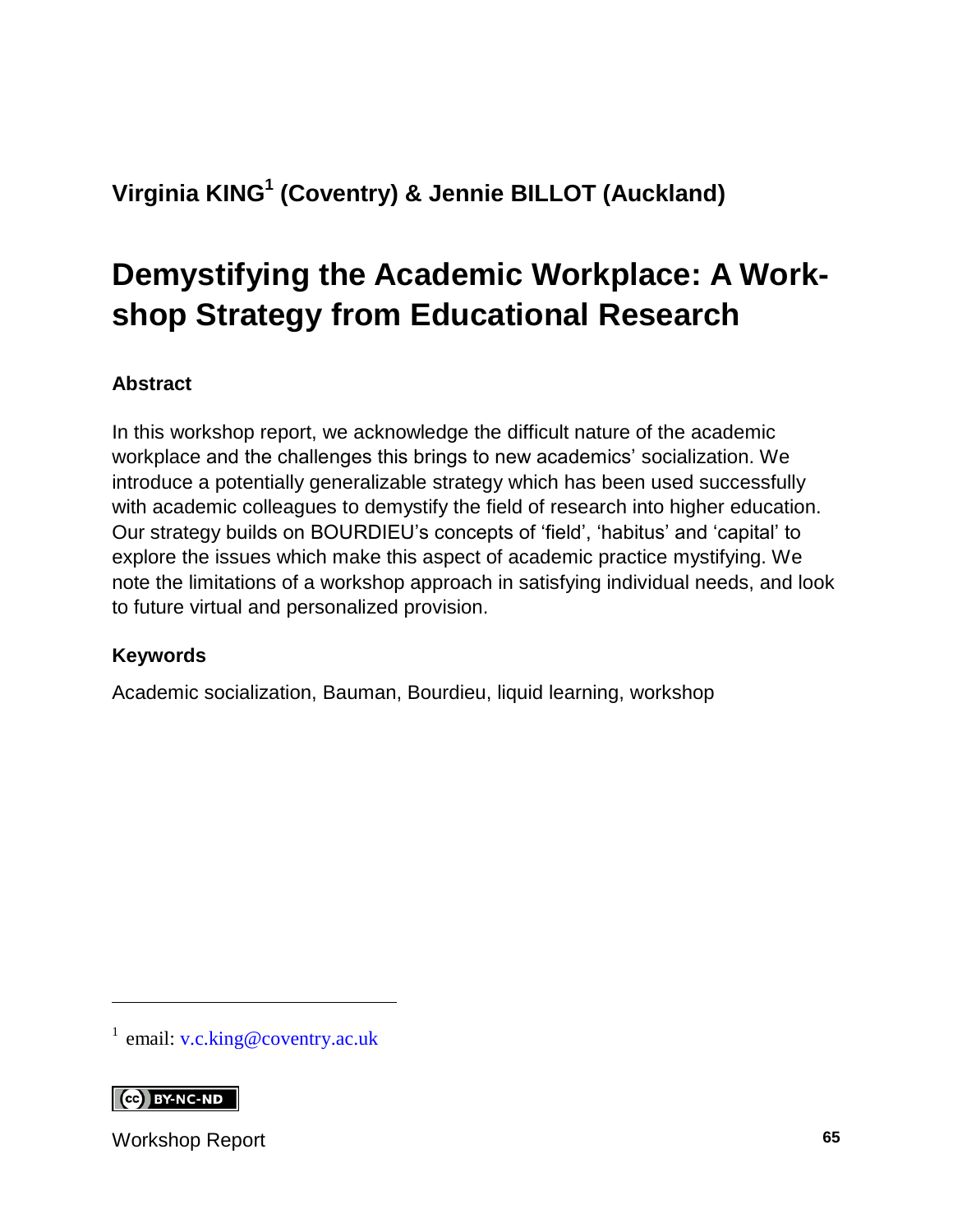## **1 Context**

In this report, we introduce and critique an exemplar workshop intended for those new to educational research and the scholarship of teaching and learning (SoTL). It was BOYER (1990) who originally proposed SoTL, highlighting the important contribution that educational research could make to all disciplines by calling for a more integrated scholarship through which teaching, learning, research and collegiality might mutually benefit. He maintained that "[t]eaching, at its best, shapes both research and practice" (BOYER, 1990, p. 16). This workshop supports SoTL and educational research more generally, yet also demonstrates how theory can be used to help socialize new university staff, be they teachers, managers or discipline-based researchers.

Starting out as a new academic is a daunting experience where effective socialization involves understanding one's place in a complex and often contradictory workplace (BOYD, 2010; KING et al., 2014). The challenging process of academic socialization has been conceptualized by ENNALS et al. (2015, p. 5) using an occupational health framework comprising "four interacting dimensions, namely *doing*, *being*, *becoming* and *belonging*". Their study of the difficult experiences of expert practitioners, attempting to convert themselves into expert academics, reveals an asocial environment which impedes academic progress (ENNALS et al., 2015). Internationally, academic development focuses on improving the 'doing' of academic practice but tends to leave the individual to resolve their 'being', 'becoming' and 'belonging'. Ideally, socialization should be an intrinsic aspect of departmental culture (MATHIESON, 2011); today, senior and established staff may have limited time in which to mentor new arrivals in an academic workplace which is in a state of perpetual change. BAUMAN (2000, pp. 166-7) uses the terms *précarité* and *Unsicherheit* to capture the notion of an insecure, unsure, and unsafe workplace in a constantly changing world. The formerly secure, predictable, and stable higher education workplace (BROWN & CARASSO, 2013) has responded to change and uncertainty partly through the use of temporary academic posts and part-time employment; teaching-only contracts; and fuzzy boundaries between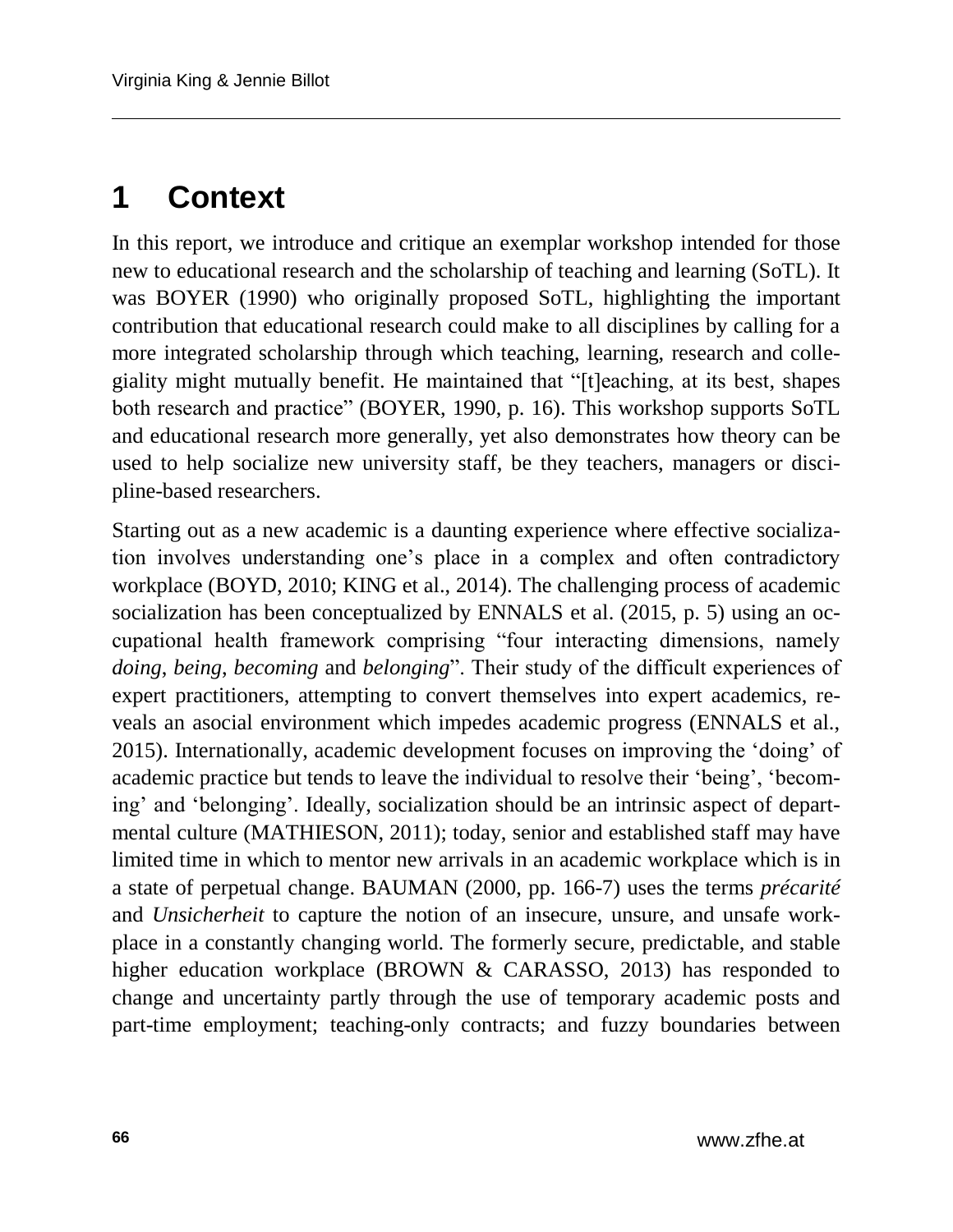academic and non-academic roles (NADOLNY & RYAN, 2015; WHITCHURCH & GORDON, 2013). An increasingly heterogeneous academic workforce experiences *précarité* and *Unsicherheit* through expectations of flexibility, entrepreneurship, and agile responsiveness to organisational goals, as well as through an awareness of conflicting or ambiguous institutional policies and priorities which change according to the needs of the internationally competitive higher education marketplace (BOLDEN, GOSLING & O'BRIEN, 2014; WHITCHURCH & GORDON, 2013).

To deal with *précarité* and *Unsicherheit*, individuals require new ways of thinking which demystify the academic workplace. GUICHARD (2004) outlined a process he calls *se faire soi* (self-construction) which builds on the view that identity is self-constructed and that self-construction depends on the individual's chosen perspective and agency. Originally conceived as a counselling intervention, *se faire soi* suggests that individuals achieve greater sense-making by moving beyond a subjective identity derived from 'I – me' (dual) reflexivity to a triple 'I – you – s/he' reflexivity. Triple reflexivity implies that moral and ethical considerations should inform identity construction, and that this can be achieved by thinking of oneself in relation to others (GUICHARD, 2004) – students, colleagues, collaborators. Alternatively, one could view the academic world, not as a predictable journey from graduate to permanent employee and thence to full professor, but as a game of chance and skill. LUCAS (2006), drawing on BOURDIEU's *Homo Academicus* (1984/1988), deconstructed the UK academic research context as a game, recommending that individuals take a proactive stance in managing the research aspect of the academic role within their own developmental process.

Over recent years, our own research has led us to regard Bourdieu's "thinking tools" of field, habitus and capital (BOURDIEU & WACQUANT, 1992, p. 160), as helpful in supporting newer academics in understanding academic life (BILLOT & KING, 2015) and actively managing the demands placed upon them. In the remainder of this paper, we detail our exemplar workshop and suggest how it provides a model for other contexts.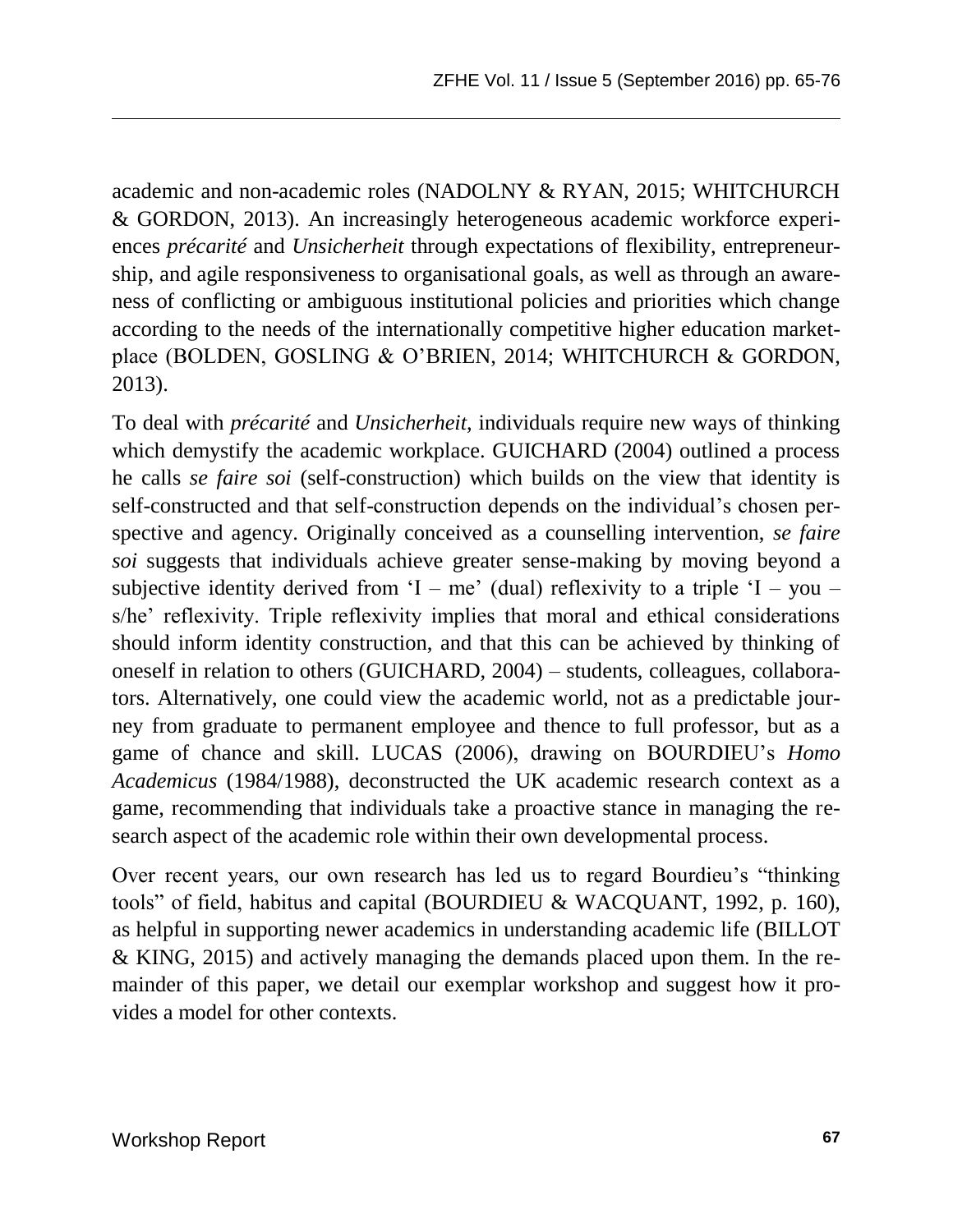# **2 Exemplar workshop to support academic staff new to research into higher education**

#### **2.1 Background to the workshop**

This workshop is called '*Essential Skills for Disseminating Your Higher Education Research*'. It was designed to support academic colleagues who wish to turn a teaching innovation, or other educational initiative, into publications. Attendees come from a variety of disciplines and include doctoral students who have undertaken some university teaching; colleagues experienced as researchers in their own disciplines but new to educational research; and probationary lecturing staff who are undertaking a postgraduate certificate in teaching and learning. Probationary staff include recent post-graduates as well as individuals with significant experience in other professions (such as nursing or architecture) who have recently been employed as academics.

The workshop has run five times. Participant evaluations have been consistently positive, particularly in terms of the insights and strategies it provides. Encouraging numbers of participants have since presented their research internally; however, it is early to expect to see publications. A follow-up study of attendees found that they still had difficulty in prioritizing research, suggesting the need for ongoing support.

The publicized objectives for the workshop are:

- Targeting an outlet how to identify a suitable place to disseminate your educational research
- Packaging your innovation how to appeal to different audiences
- Working out what gate-keepers want how to increase the likelihood of your submission being accepted
- Next steps how to make time to write, where to get more help.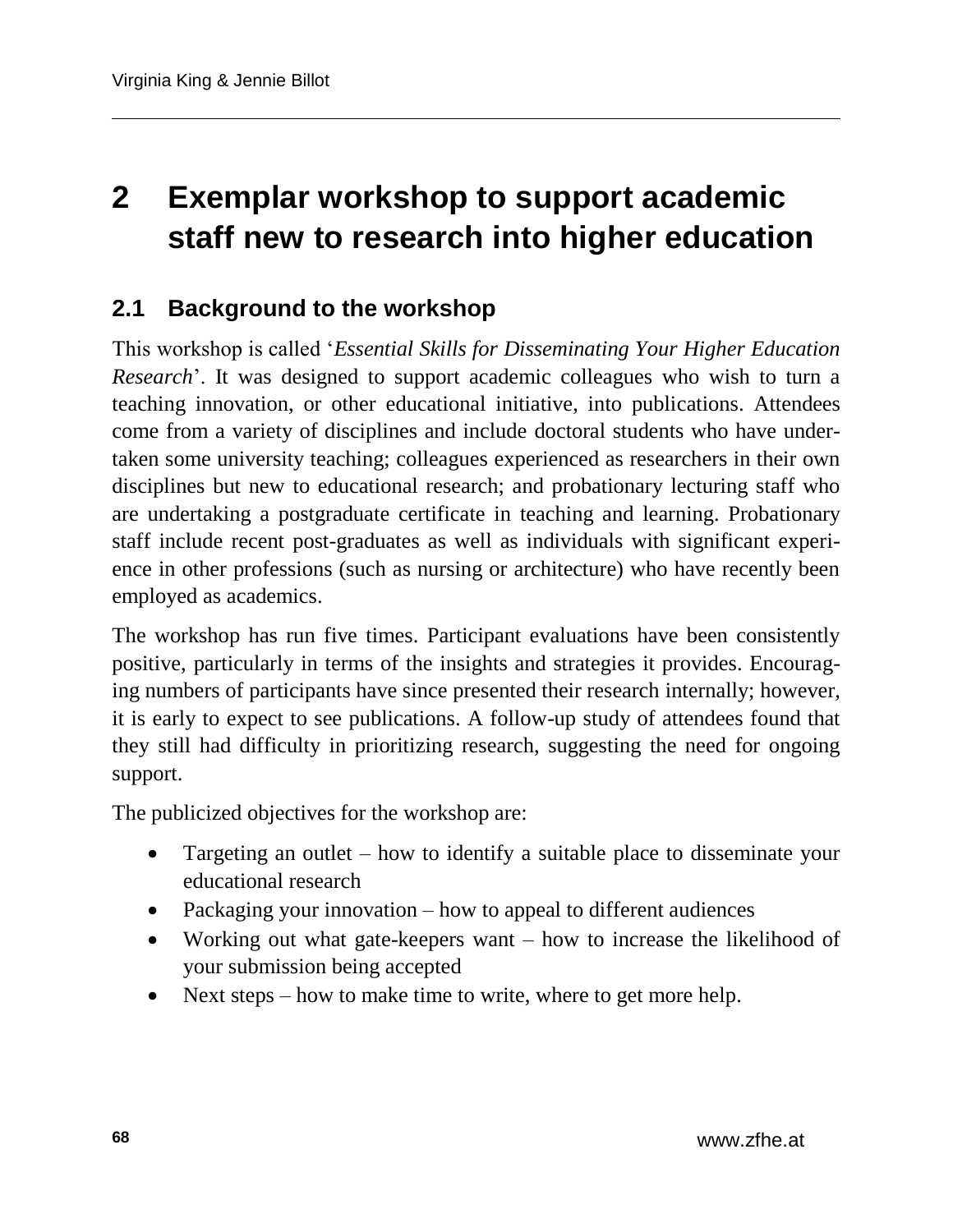However, the 'essential skills' which participants encounter in the workshop, are to:

- 1. Recognize educational research as a 'field'
- 2. Play the educational research game according to its unwritten rules ('habitus')
- 3. Recognize what is valued in the educational research field ('capital').

Thus Bourdieu's 'thinking tools' effectively provide a theoretical framework for the workshop activities, drawing together the conceptual landscape of the academic domain with the experiences of the new academic. By using these concepts, the workshop engenders a broader understanding which could apply to other aspects of academic practice.

### **2.2 Step 1: Recognizing educational research as a 'field'**

In the context of the university, BOURDIEU (1984/1988) describes a field as a site of struggle where those with established power and influence attempt to maintain the boundaries they control. In terms of educational research, this would mean that recognized academics define what research is legitimate. Clearly, this definition has changed over time, for example, to allow new research methods (such as phenomenography), new sub-fields (such as e-learning), and new researchers to become established. However, it is still a challenge for new academics to identify the outlets where their own research might fit, and this, we argue, is because of different conceptualisations of what constitutes 'valid' educational research. A further complication for the academic is that journal quality influences not only the readership 'reach', but also how individuals' publications are assessed for promotion and external audit. In order to communicate the ways in which research conceptualizations vary, the first major task in the workshop is for groups of participants to categorize a bowl of *metaphorical* research according to criteria that the group agrees on. This seemingly trivial task effectively challenges preconceptions.

Each group is given a bowl filled with a random assortment of items. Usually, the selection comprises chocolates, sweets, Asian sweetmeats and fruit. The groups are startled at first. Then they begin to discuss how these items could be clustered; for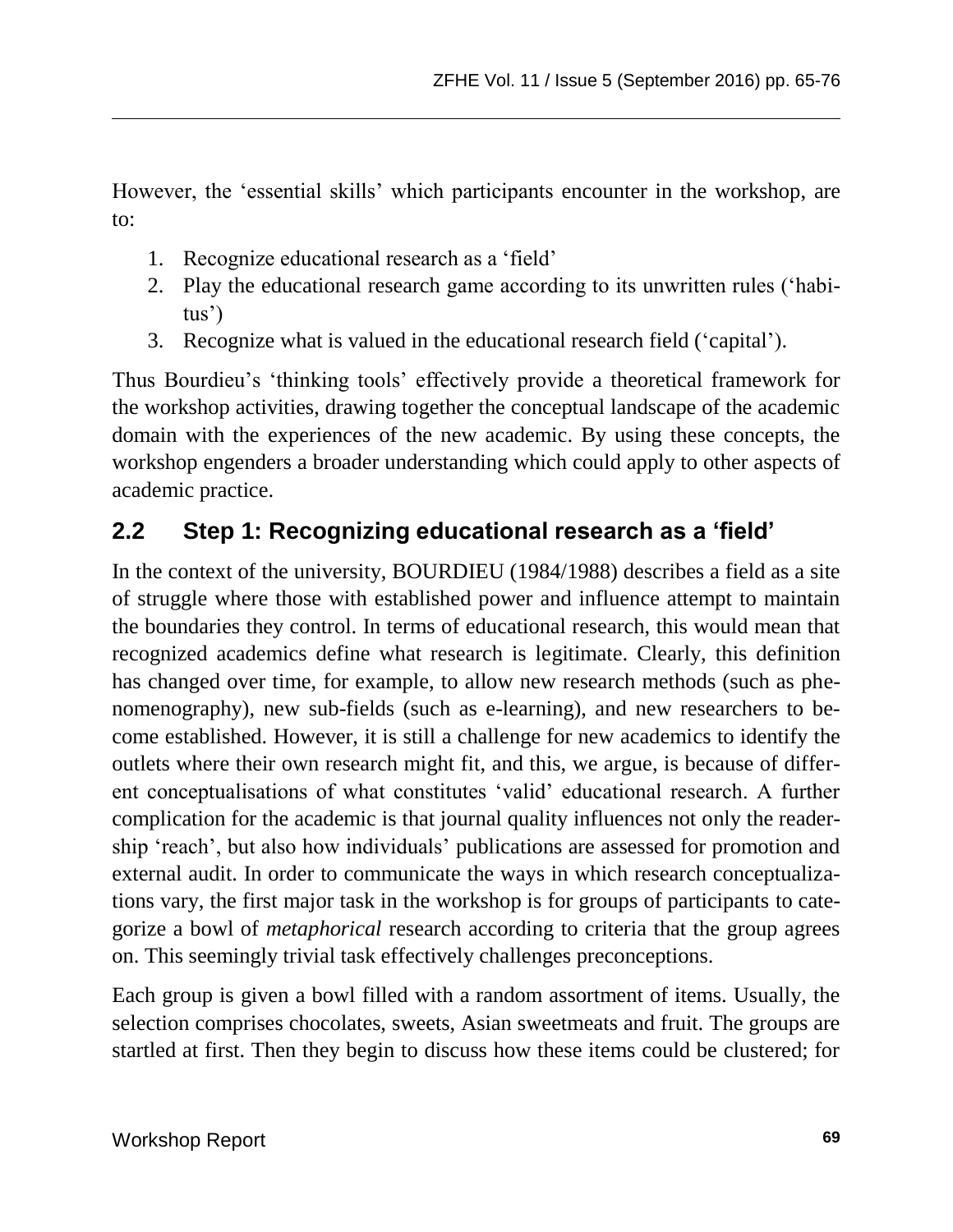example, by colour, content, size, shape or country of origin. Discussion as to the correct allocations can become lively. One participant argued for an historical grouping according to when the items had been personally encountered. She said things like, "I first had these when I was six, but I didn't eat those till I was nearly twenty". When all the groups have finished sorting the contents of their bowls, they are encouraged to go and look at each other's results and debate the merits of their chosen ways of clustering.

What transpires is an understanding that the same item, say a bar of chocolate, could belong (for example) to the 'red' group, the 'chocolate' group, the 'rectangular' group or the 'unhealthy' group. This insight is then relocated into an educational research context, suggesting that a piece of scholarly work could suit a range of different journals or conferences according to how it is scoped. It is made clear to workshop participants that attempting to submit the 'wrong' kind of article to a given outlet is likely to end in rejection, whereas, appreciation of the aims, objectives and style adopted by a publishing outlet could be used to adjust the same article to suit the chosen outlet, or to find a more appropriate outlet. The framework employed by TIGHT (2012) to conceptualize higher education research is used to validate this part of the workshop. While it is acknowledged that other frameworks exist, TIGHT's (2012, p. 7) division of the field into eight themes<sup>2</sup> provides a useful starting point for debate and allows participants to begin to scope their particular interests within or beyond SoTL. Using examples of the participants' research, we then discuss how it might be possible for authors to present a particular piece of research as primarily concerned with one theme or another, depending on the outlet they might target.

We then display MACFARLANE's (2012) visualization of educational research as an archipelago where islands are separated by a Sea of Disjuncture. In MACFAR-LANE's (2012) view, there is a rough "split between policy-based and teaching-

 $\overline{a}$ 

 $2$  teaching and learning; course design; the student experience; quality; system policy; institutional management; academic work; and knowledge and research.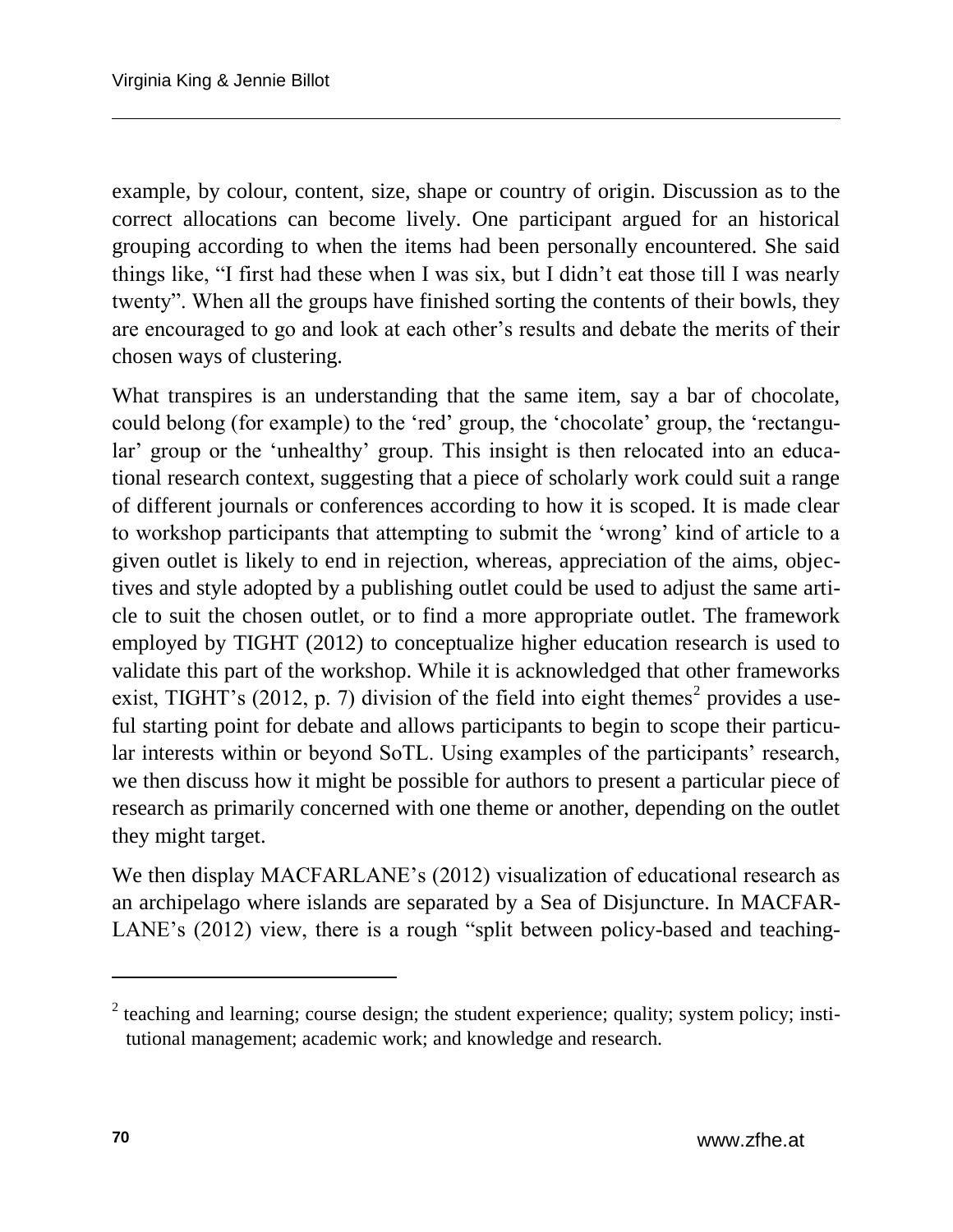and learning- oriented researchers who rarely, in [his] experience, have much awareness of each other's scholarship" (pp. 129-130). Although intended as a focus for debate rather than an expression of fact, this conceptualization of educational research and its theorists as separate islands has the ring of truth. It comes as a surprise to participants that the field is so diverse and fragmented.

At this point, BOURDIEU's (1984/1988) concept of a field as a site of struggle is specifically introduced, and briefly discussed. We suggest to participants that the first essential skill they will require is to recognize educational research as a field and to begin the struggle to make a place therein.

### **2.3 Step 2: To play the game according to unwritten rules (habitus)**

The main activity used to support the next part of the workshop is a review of collections of abstracts of recently published educational research articles. We use printed issues of *Research into Higher Education Abstracts<sup>3</sup>* which contains summaries of selected articles from a wide range of relevant international journals. Using the keyword index, participants are encouraged to identify two or three articles that could provide models for their own writing.

What begins to emerge here are differences in the research methods and methodologies employed within the articles (TIGHT, 2012). This provides an opportunity to discuss the research approaches with which participants are familiar, and how they would suit educational research.

We then move on to examine two exemplar educational research articles, considering their titles, keywords, abstracts and authorship. We debate the way the titles are structured and look at guidance on title-writing from online sources such as DUN-LEAVY's (2014) blog. Participants then study a current 'call for contributions' and

l

<sup>&</sup>lt;sup>3</sup> <http://srhe.tandfonline.com/db/crhe>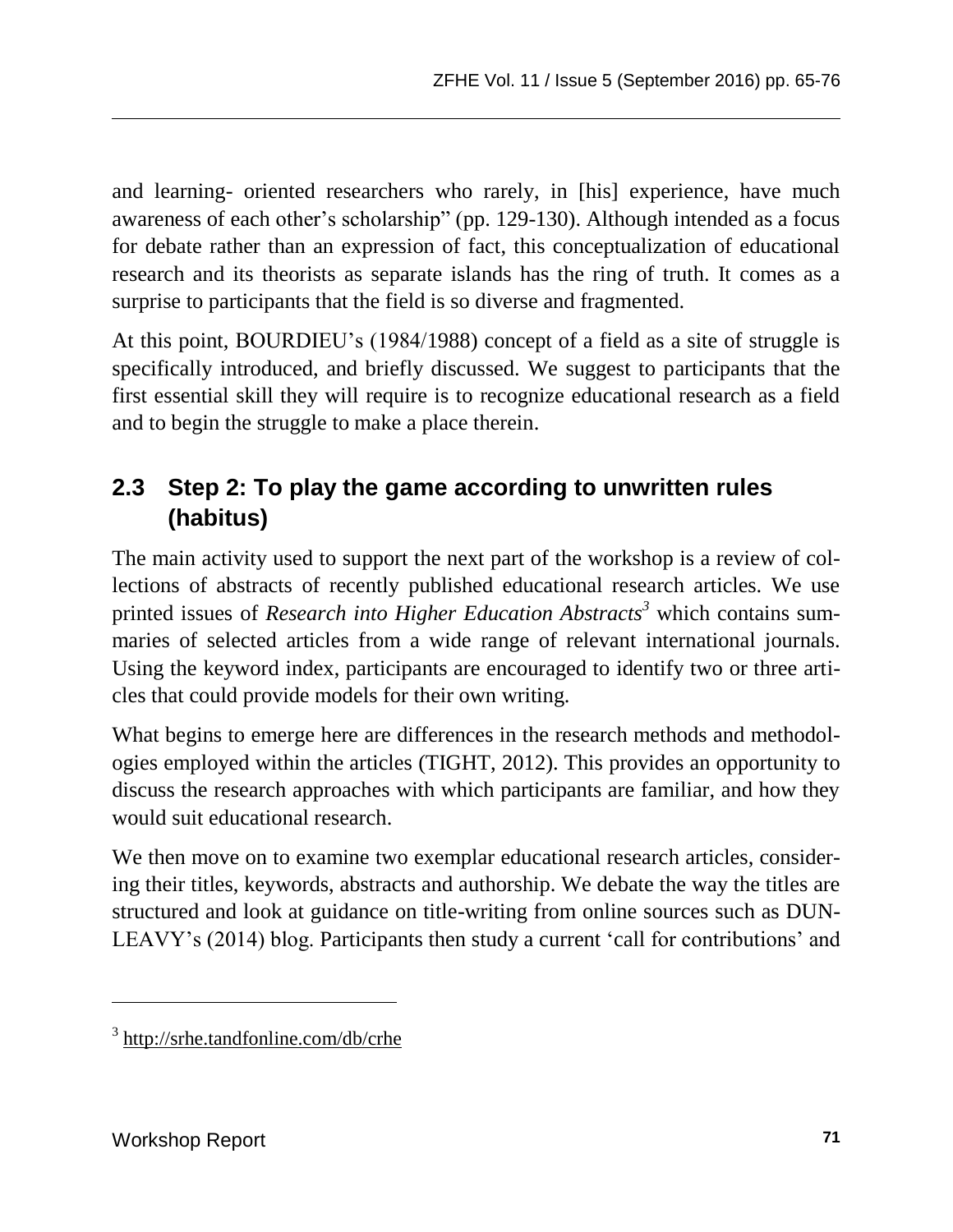consider how they could address it with their own research; think, in broad terms, what they would submit; and propose a title and keywords for their submission.

These threads are drawn together in a brief discussion of habitus. Workshop participants tend to accept the idea that a social context operates through largely unwritten and unspoken rules. However, BOURDIEU's (1984/1988) explanation that habitus concerns how one 'plays the game' is more difficult to convey, since some participants object to the notion that life is a ludic pursuit. We put it to participants that the first three workshop objectives will have been addressed if they accept the second essential skill. That is, to recognize and analyse the rules of the educational research game, and to decide how they will play it.

#### **2.4 Step 3: To recognize what is valued in the field ('capital')**

The workshop, by now, is approaching its end. Participants are asked to consider how they might make time to write, and who they might call on for support. (Locally, we recommend our own Centre for Academic Writing, as well as careful time management, prioritizing writing, and joining writing groups and writing retreats). Ideas are shared, and the importance of developing an influential network of contacts is highlighted. We offer an article written by a newer academic which reports advice from professors on how teaching staff might develop into researchers (DOUGLAS, 2013) and which uses a Bourdieusian theoretical framework. This article exemplifies educational research 'capital', that is, what is valued in our field. It shows how academic prestige can arise from small contributions based on well-designed and theorized research.

We conclude the workshop by suggesting that capital is accumulated from the public recognition of the work we publish, and hence that self-promotion is a necessary evil. Participants are also guided to recognize that their own status may be judged by that of their associates since capital creates capital.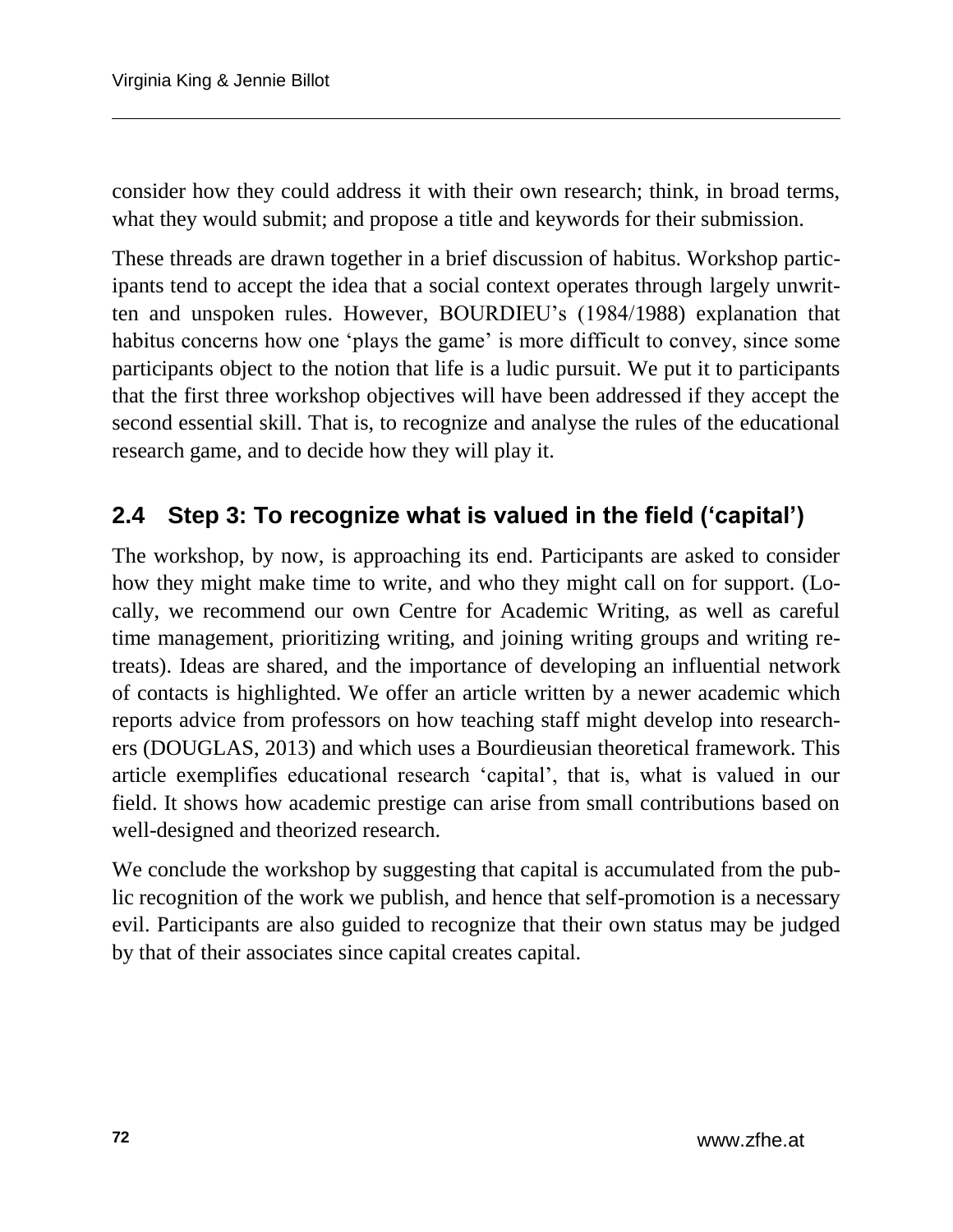# **3 Discussion and Conclusion**

This workshop, while highly satisfactory in its own context may well not suit needs elsewhere. The heterogeneity of our participants, their almost complete ignorance of educational research, and the local emphasis on interactive pedagogies, have led to this particular delivery model. The underlying strategy of using Bourdieu to demystify the academic workplace is, nonetheless, transferable. For example, it could underpin workshops which help those new to teaching, disciplinary research or academic management gain a more professional habitus. This workshop stands as an exemplar of staff development for academics in a new role, and a means of assisting their socialization into university culture. Participant responses have been enthusiastic, suggesting that while the content has been helpful, the Bourdieusian framework has been revelatory.

Our own research identifies that when academics encounter workplace tensions and contradictions, they may experience a lack of engagement with departmental and/or institutional culture (BILLOT & KING, 2015). By encouraging participants to see themselves and their work as others see them through the triple reflexivity of I, you, s/he, we promote a conscious process of self-construction (GUICHARD, 2004). By revealing the world of academic research as a competitive game (BOURDIEU, 1984/1988; LUCAS, 2006), we empower participants who may previously have felt that world to be unfamiliar and impenetrable.

However, *précarité* and *Unsicherheit* demand flexible responses. Research into virtual learning suggests that the constantly changing conditions recognized by BAUMAN (2000) as 'liquid modernity' could be addressed through individualized 'liquid curricula' (STEILS et al., 2014). This may be the basis on which to build future academic staff development initiatives, where virtual social networks can provide personal and collaborative support and mentoring. It is our own chosen direction to enhance the socialization of new academics.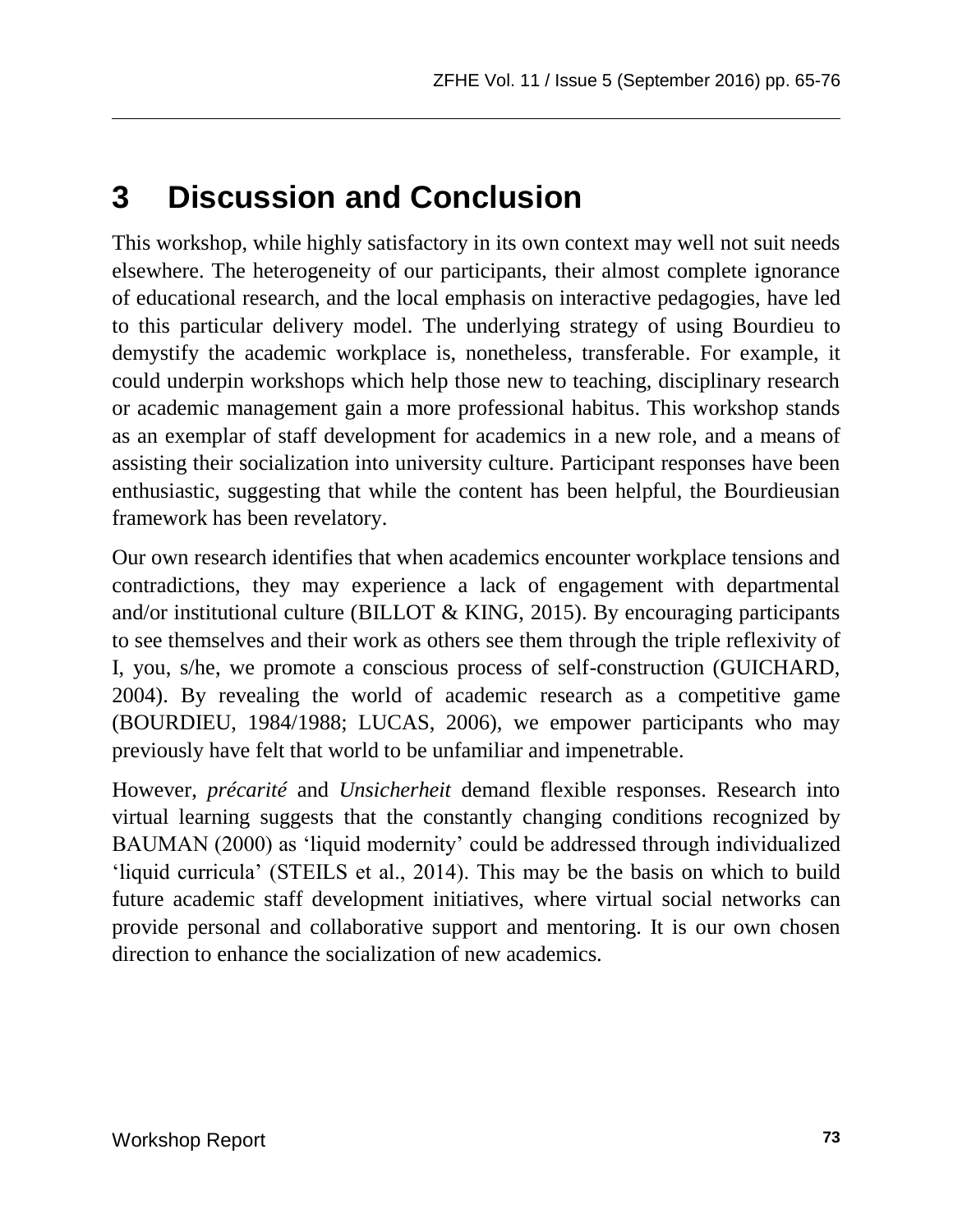## **4 References**

**Bauman, Z.** (2000). *Liquid modernity.* Cambridge, UK: Polity Press.

**Billot, J., & King, V.** (2015). Understanding academic identity through metaphor. *Teaching in Higher Education, 20*(8), 833-844. <http://dx.doi.org/10.1080/13562517.2015.1087999>

**Bolden, R., Gosling, J., & O'Brien, A.** (2014). Citizens of the academic community? A societal perspective on leadership in UK higher education. *Studies in Higher Education, 39*(5), 754-770*.* <http://dx.doi.org/10.1080/03075079.2012.754855>

**Bourdieu, P.** (1984/1988). *Homo academicus.* Translated by P. Collier. Cambridge, UK: Polity Press.

**Bourdieu, P., & Wacquant, L.** (1992). *An invitation to reflexive sociology*. Cambridge, UK: Polity Press.

**Boyd, P.** (2010). Academic induction for professional educators: Supporting the workplace learning of newly appointed lecturers in teacher and nurse education. *International Journal for Academic Development, 15*(2), 155-165.

**Boyer, E.** (1990). *Scholarship Reconsidered: Priorities of the Professoriate*. San Francisco: Jossey-Bass. The Carnegie Foundation for the Advancement of Teaching.

**Brown, R., & Carasso, H.** (2013). *Everything for sale?: The marketisation of UK Higher Education*. Abingdon, UK: Routledge.

**Douglas, A. S.** (2013). Advice from the professors in a university Social Sciences department on the teaching-research nexus. *Teaching in Higher Education*, *18*(4), 377-388.<http://dx.doi.org/10.1080/13562517.2012.752727>

**Dunleavy, P.** (2014) Why do academics choose useless titles for articles and chapters? Four steps to getting a better title. 5 February 2014 [http://blogs.lse.ac.uk/impactofsocialsciences/2014/02/05/academics-choose](http://blogs.lse.ac.uk/impactofsocialsciences/2014/02/05/academics-choose-useless-titles/)[useless-titles/](http://blogs.lse.ac.uk/impactofsocialsciences/2014/02/05/academics-choose-useless-titles/)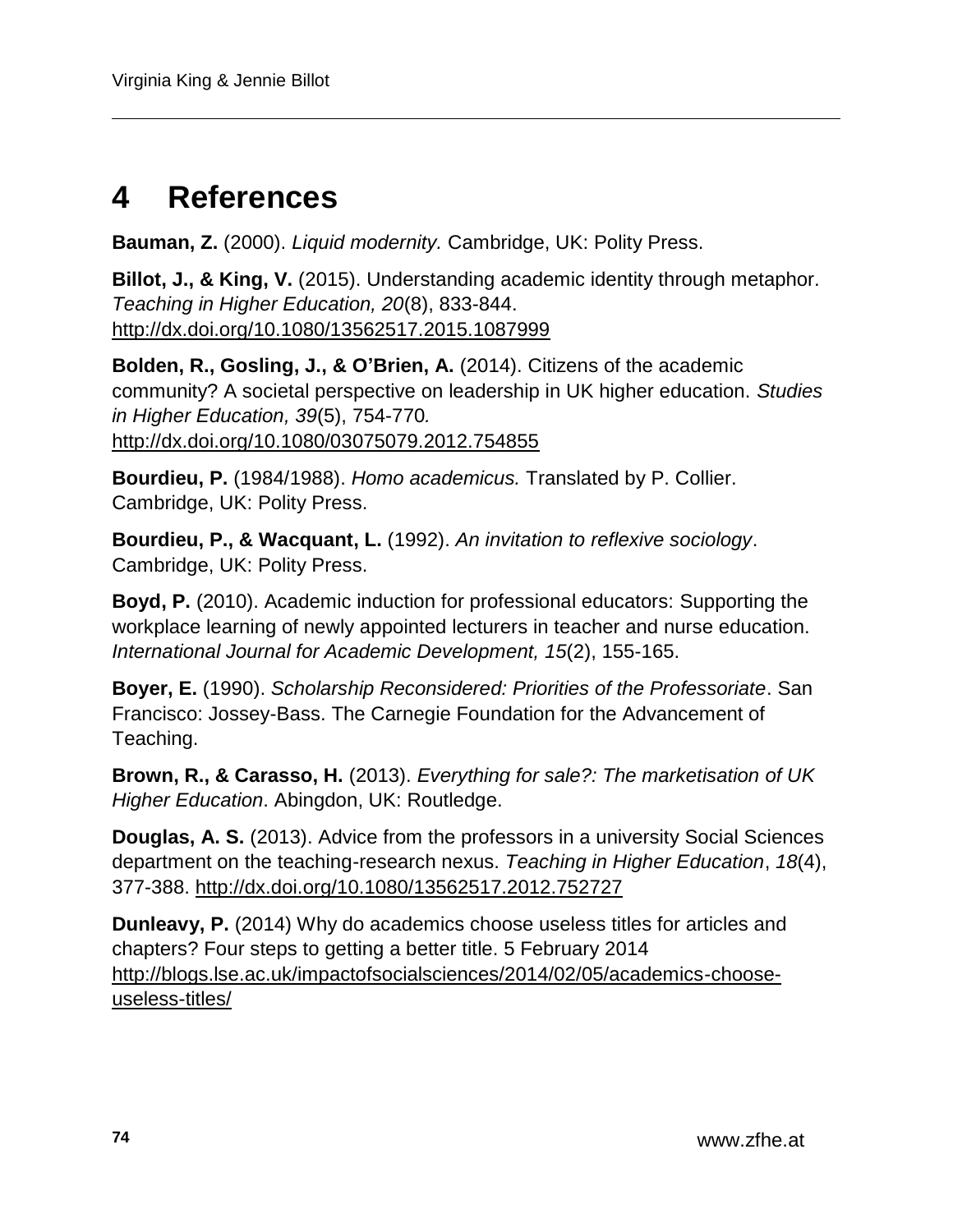**Ennals, P., Fortune, T., Williams, A., & D'Cruz, K.** (2015). Shifting occupational identity: Doing, being, becoming and belonging in the academy. *Higher Education Research & Development, 35*(3), 433-446.

<http://dx.doi.org/10.1080/07294360.2015.1107884>

**Guichard**, J. (2004). Se faire soi [Self-construction]. *L'Orientation Scolaire et Professionnelle, 33,* 499-534.

**King, V., Garcia-Perez, A., Graham, R., Jones, C., Tickle, A., & Wilson, L.** (2014). Collaborative reflections on using island maps to express new lecturers' academic identity. *Reflective Practice: International and Multidisciplinary Perspectives, 15*(2), 252-267.<http://dx.doi.org/10.1080/14623943.2014.883311>

**Lucas, L.** (2006). *The research game in academic life*. Maidenhead, UK: Open University Press and the Society for Research into Higher Education.

**Macfarlane, B.** (2012). The higher education research archipelago. *Higher Education Research & Development, 31*(1), 129-131.

**Mathieson, S.** (2011). Developing academic agency through critical reflections: A sociocultural approach to academic induction programmes. *International Journal for Academic Development, 16*(3), 243-256. <http://dx.doi.org/10.1080/1360144X.2011.596730>

**Nadolny, A., & Ryan, S.** (2015). McUniversities revisited: A comparison of university and McDonald's casual employee experiences in Australia. *Studies in Higher Education*, *40*(1), 142-157. <http://dx.doi.org/10.1080/03075079.2013.818642>

**Steils, N., Tombs, G., Mawer, M., Savin-Baden, M., & Wimpenny, K.** (2014). Implementing the liquid curriculum: the impact of virtual world learning on higher education. *Technology, Pedagogy and Education, 24*(2), 155-170. <http://dx.doi.org/10.1080/1475939X.2014.959454>

Tight, M. (2012). *Researching higher education* (2<sup>nd</sup> ed.). Maidenhead: SRHE and Open University Press.

**Whitchurch, C., & Gordon, G.** (2013). Staffing models and institutional flexibility: Literature review. *Series 3: Publication 6.1.* London: Leadership Foundation for Higher Education.